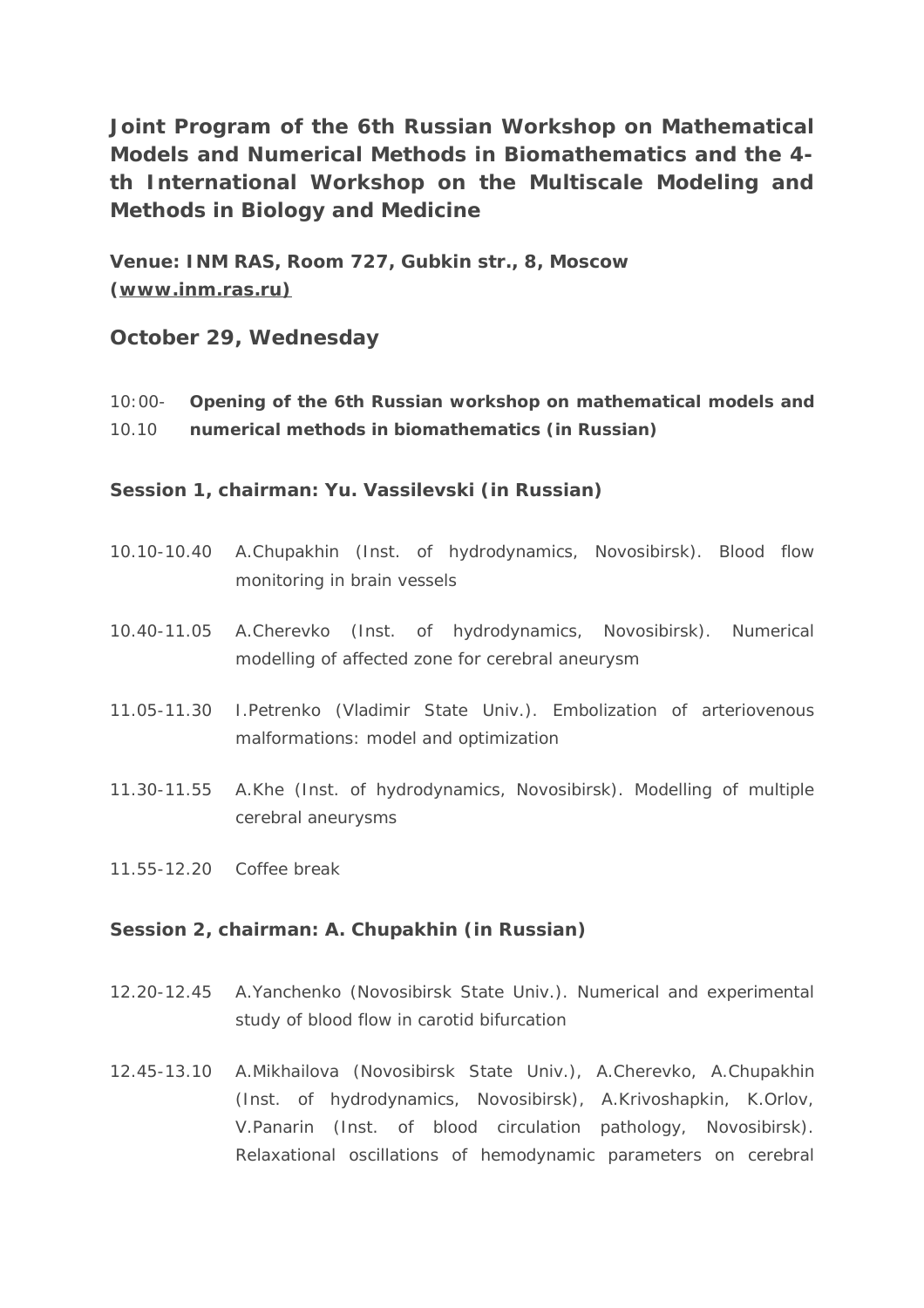vessels

- 13.10-13.35 T.Gamilov, S.Simakov (Moscow Inst.Phys.Tech.), E.Boileau (Swansea Univ.). Validation and testing of 1D haemodynamics models
- 13.35-14.00 A.Tokarev (Nat. Research Centre for Hematology, Moscow). Spatial Dynamics of Blood Coagulation

14.00-15.15 Lunch

15.15- 15.30 **Openning of the 4-th International workshop on the multiscale modeling and methods in biology and medicine**

#### **Session 3, chairman: N.Pertsev**

- 15.30-16.00 G.Panasenko (Inst. C.Jordan, St-Etienne, Laboratory Poncelet, Moscow). Junction of models of different dimension for flows in thin structures
- 16.00-16.30 S.Simakov, T.Gamilov (Moscow Inst.Phys.Tech.). 1D-0D coupled algorithms for haemodynamical modeling
- 16.30-17.00 V.Volpert (Inst. C.Jordan, Lyon). Multi-scale models in cell dynamics
- 17.00-17.30 G.Vial (Inst. C.Jordan, Lyon). Profile computations for elliptic problems in domains with small holes
- 17.30-17.45 Coffee-break

## **Session 4, chairman: V.Volpert**

- 17.45-18.15 M.Viallon (Inst. C.Jordan, St-Etienne). Iterative strong coupling of a geometrical multi-scale model for a parabolic problem
- 18.15-18.45 F.Ataullakhanov (National Cent.Problems in Chemo-Physical Pharmacology, Moscow). Multiscale modelling of the microtubule dynamics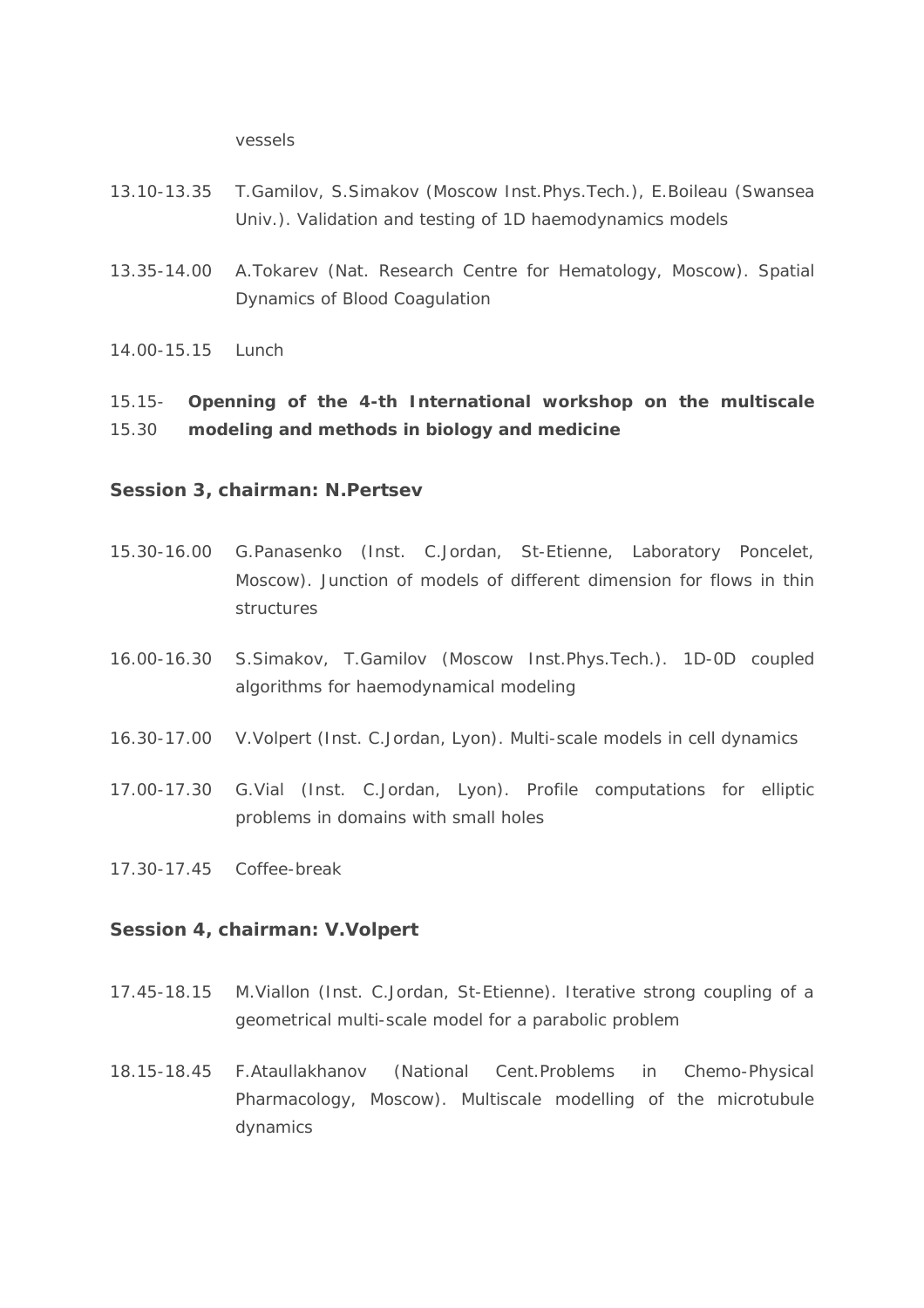18.45-19.15 P.Chelle (Ecole des Mines, Saint-Etienne). Assessment of thrombin generation numerical models

## **October 30, Thursday**

#### **Session 5, chairman: G.Panassenko**

- 10.00-10.30 V.Shiryaev, J.Orlik (Fraunhofer Inst., Kaiserslautern), G.Panasenko (Instit. Camille Jordan, St-Etienne, Labor. Poncelet, Moscow). Optimization of Robin-type problems of elasticity via homogenizationand beam models with the application to medical textiles design
- 10.30-11.00 N.Pertsev (Inst. of Mathematics, Omsk). Application of monotone operators and M-matricies for studying solutions of high-dimension models in biology and medicine
- 11.00-11.30 J.Orlik, D. Cioranescu, A. Damlamian, V. Shiryaev (Fraunhofer Inst., Kaiserslautern). Homogenization of the frictional contact problems on a periodic medical textiles
- 11.30-11.50 Coffee-break

### **Session 6, chairman: G.Bocharov**

- 11.50-12.20 R.Aliev, R.Syunyaev (Moscow Inst.Phys.Tech., Fed.Biomedical Agency). Computer simulations of propagation and reentry patterns in the sinoatrial node
- 12.20-12.50 A.Tsaturyan (Moscow State Univ.). A mechanochemical model of cardiac muscle: simulation of experiments in vitro and left ventricle pumping function
- 12.50-13.20 O.Solovyova, V. Markhasin (Inst. Immunology and Physiology, Ural Fed.Univ., Yekaterinburg). Role of cardiac mechano-electric coupling in arrhythmogenesys
- 13.20-13.50 A.Vasilyeva, N.Vikulova, V.Marhasin, O.Soloyyova (Inst. Immunology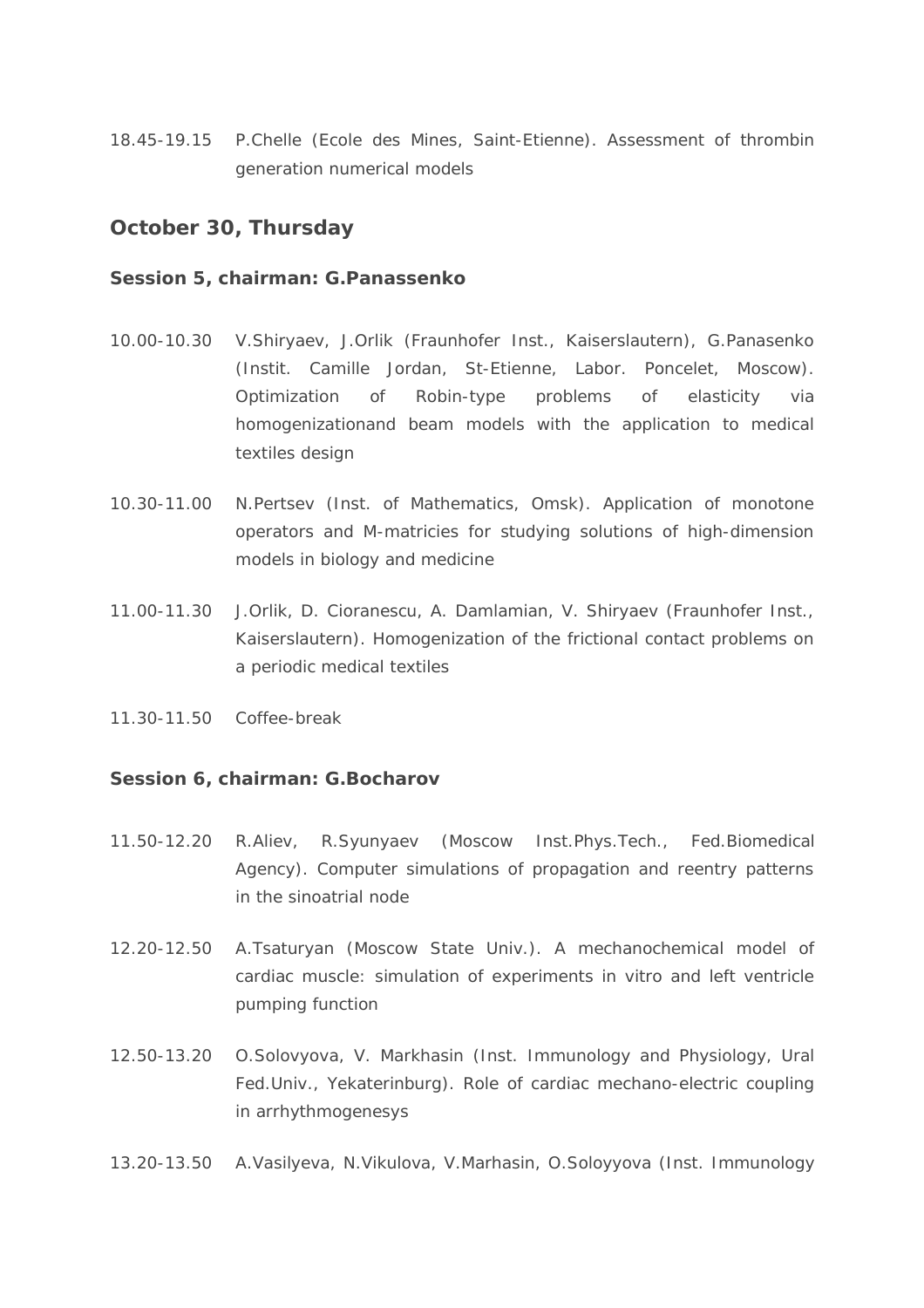and Physiology, Yekaterinburg). Transmural heterogeneity of myocardium in norm and pathology

13.50-14.50 Lunch

### **Session 7, chairman: O.Solovyova (in Russian, except Mukhin)**

- 14.50-15.15 A.Danilov (INM). ECG numerical modelling for patients with pathologies
- 15.15-15.40 A.Kursanov (Inst. Immunology and Physiology, Yekaterinburg). Impact of mechanical factors on o rhythm disturbances in mathematical model of cardiac fiber
- 15.40-16.05 A.Zhmurov (Moscow Inst.Phys.Tech.). Structure and biomechanics of fibrin polymers
- 16.05-16.35 S.Mukhin (Moscow State Univ.). Mathematical models of hemodynamic as an instrument for solution of related medical problems
- 16.35-16.55 Coffee break

#### **Session 8, chairman: A.Medvinskiy (in Russian)**

- 16.55-17.25 A.Medvinskiy, N.Nurieva, A.Rusakov (Inst.Theoretical and Exper.Biophysics, Puschino), B.Adamovich, T.Miheev, T.Zhukova (Belorus.state univ., Minsk), N.Radchikova (Belorus. state pedagog. univ.) . Life on chaos border? Mathematical modelling and analysis of field measurements
- 17.25-17.50 N.Pertsev (Inst. of Mathematics, Omsk). Asymptotic behavior of solutions of mathematical models for epidemic processes with common structural properties
- 17.50-18.15 V.Leonenko (Univ. of inform.technologies, mechanics and optics, S-Peterburg), N.Pertsev (Inst. of Mathematics, Omsk). High performance computing for mimetic modelling of socially significant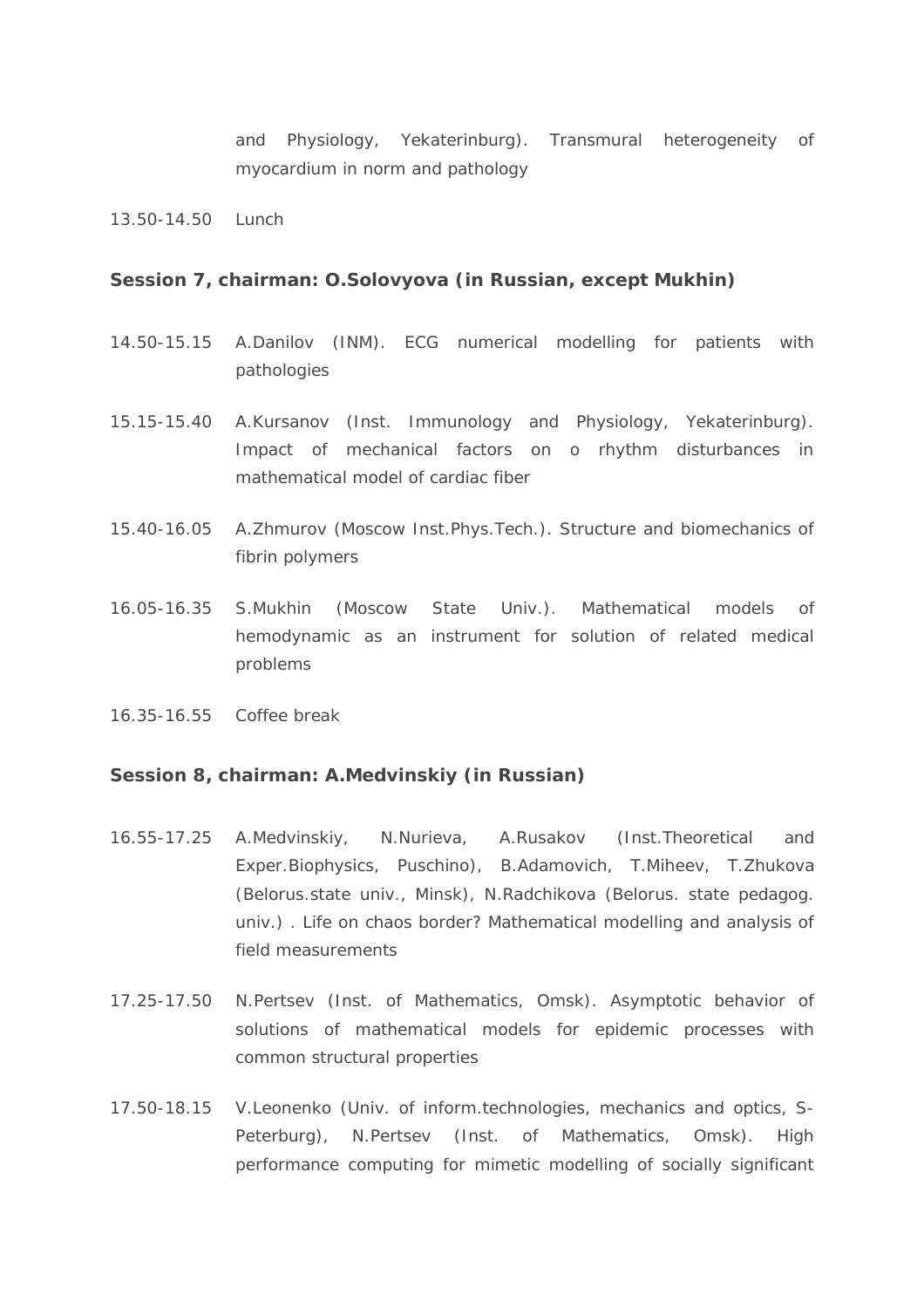#### diseases propagation

18.15-18.40 R.Trascheev (Inst.Fund.Problems of Biology, Puschino), D.Sarancha (Computing Centre, Moscow). Approaches to modelling of biocenosis

# 31 October, Friday

## Session 9, chairman: A.Polezhaev

- A.Bratus (Moscow State Univ.). On viable therapy strategy in 10.00-10.30 mathematical models of interaction drugs and maligant cells
- $10.30 11.00$ J.Clairambault, Rebecca Chisholm, Jean Clairambault, Tommaso Lorenzi, Alexander Lorz, Benoît Perthame, Emmanuel Tréla (Jacques-Louis Lions Laboratory, Paris), Alexandre Escargueil (Cancer Biology and Therapeutics Lab, INSERM & UPMC, St Antoine Hosp., Paris). Drug resistance in cancer: biological and medical issues, continuous modelling using structured population dynamics and theoretical therapeutic optimisation
- T.Galochkina (Fed. Biomedical Agency, MSU, Moscow), A.Bratus 11.00-11.25 (Moscow State Univ.), Víctor M. Pérez García (Univ. de Castilla-La Mancha). Optimal radiotherapy regimes for low grade gliomas: insights from a mathematical model
- 11.25-11.50 A.Kolobov (Phys.Inst., INM, Moscow), M.Kuznetsov (Phys.Inst.). Tumor growth modeling under antiangiogenic therapy
- 11.50-12.10 Coffee break

### Session 10, chairman: A.Bratus (in Russian)

- 12.10-12.30 Yu. Ivanov (INM, Moscow), R. Pryamonosov (Moscow State Univ.). Patient specific reconstruction of vascular network for hemodynamic modelling
- $12,30-12,50$ S.Maltseva (Inst. of hydrodynamics, Novosibirsk). Cerebral vascular network reconstruction on high field MRI data